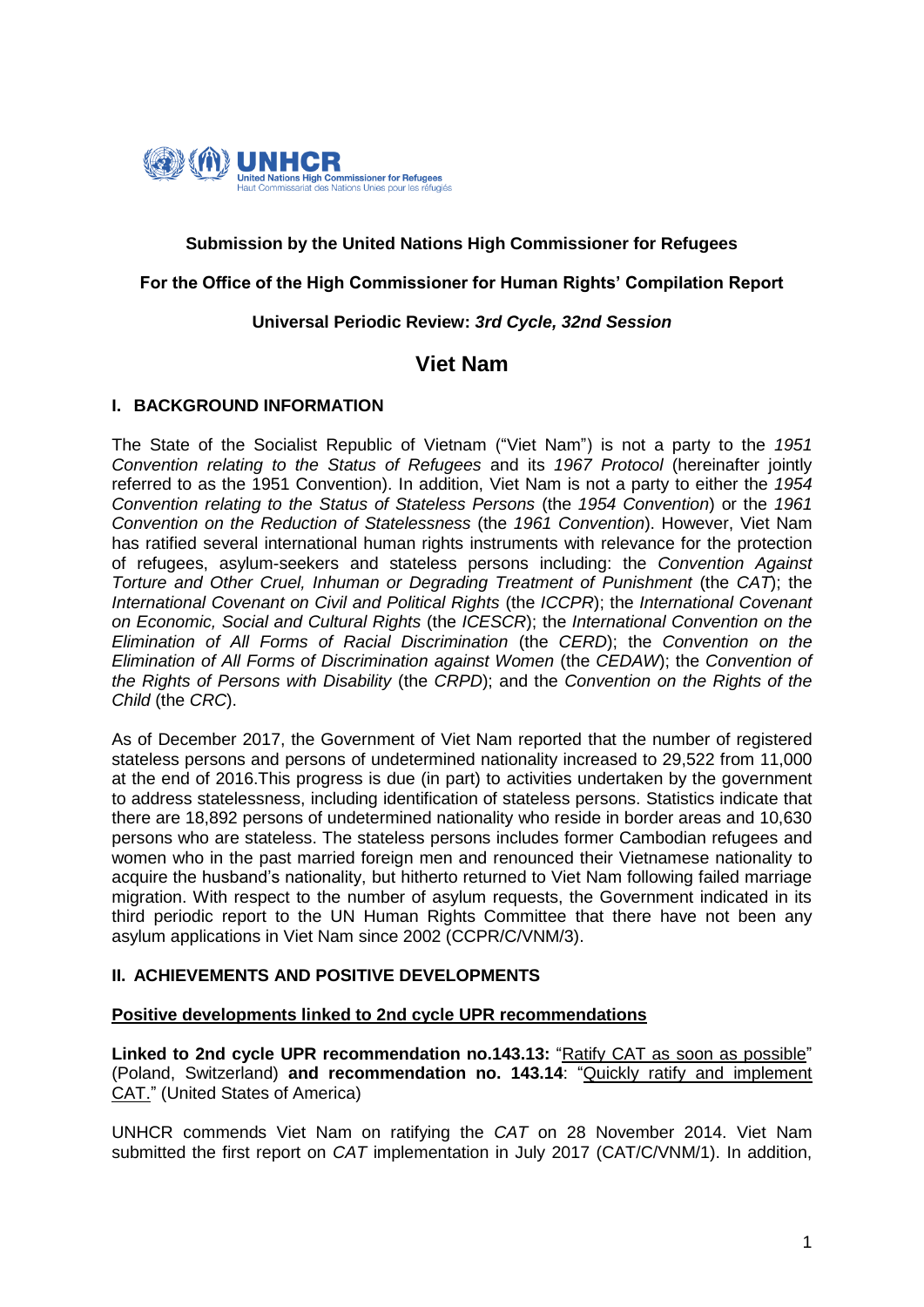Viet Nam is studying the possibility of joining other international instruments, including the *1951 Convention* and the *1954 Convention*.

# **Additional achievements and positive developments**

Viet Nam should be congratulated for continuing to improve its civil registration system to allow individuals to be registered soon after birth. The *Law on Civil Status of Viet Nam* also affirms that Vietnamese citizens, stateless persons permanently residing in Viet Nam, or foreign citizens permanently residing in Viet Nam have the right to register their civil status, including the right to have their birth registered.

UNHCR welcomes the efforts undertaken by Viet Nam to implement the revised *Law on Vietnamese Nationality* and make progress towards facilitating the naturalization of former Cambodian refugees and reducing statelessness among women formerly married to foreigners (CEDAW/C/VNM/CO/7-8). The Government of Viet Nam, with the support of UNHCR, is reviewing the content and application of the current nationality law with a view to considering further legislative reform. The Government continues to implement a bilateral agreement and collaborate with its neighboring countries to realize the right to nationality and solve civil registration-related issues for stateless persons and persons of undetermined nationality who reside in the border areas. These ongoing efforts are significant contributions to ending statelessness in Viet Nam.

Regionally, Viet Nam is leading a project of the ASEAN Commission on the Promotion and Protection of the Rights of Women and Children (ACWC) on 'promoting inclusion and sustainable development in building the ASEAN Community through ensuring the recognition of the legal identity of all women and children in ASEAN'. The project aims at contributing to the enhancement of the ACWC's capacity in areas of legal identity, including through birth registration, issuing documentation and establishing nationality, and to promote the implementation of the relevant provisions in the *CEDAW* and *CRC*.

# **III. KEY PROTECTION ISSUES, CHALLENGES AND RECOMMENDATIONS**

#### **Challenges linked to outstanding 2nd cycle UPR recommendations**

## **Issue 1: Accession to the Refugee and Statelessness Conventions and development of asylum laws and procedures**

**Linked to 2nd cycle UPR recommendation no. 143.1:** "Continue efforts to ratify international human rights instruments to which Viet Nam is not yet a party." (Nicaragua, Albania, Azerbaijan, Niger)

Viet Nam is not a signatory to the *1951 Convention* or its *1967 Protocol*. Viet Nam's domestic legal framework does not include laws or policies on refugees or asylum-seekers and the country has not put in place a refugee status determination procedure. Accession to the *1951 Convention* and its domestication would be a tangible proof of the country's commitment to protect the rights of refugees as expressed during the adoption of the *New York Declaration for Refugees and Migrants* and the *Comprehensive Refugee Response Framework*.

Viet Nam is also not signatory to the 1*954 Convention Relating to the Status of Stateless Persons* or the *1961 Convention on the Prevention and Reduction of Statelessness*. Its ongoing review of its citizenship law provides an opportunity for the state to bring the law into compliance with international standards. Viet Nam is already providing leadership on prevention and reduction of statelessness in the region.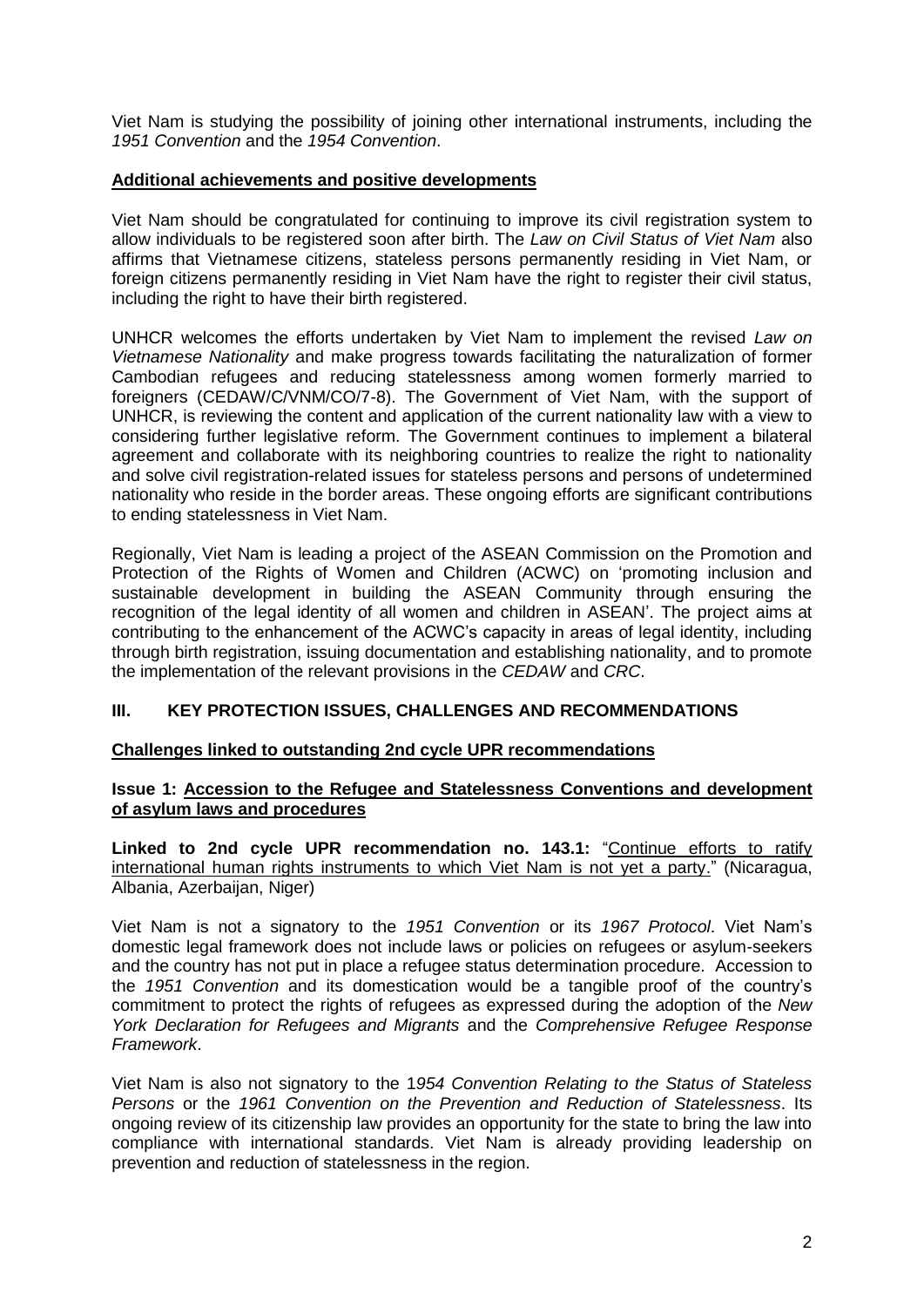# **Recommendations:**

UNHCR recommends that the Government of Viet Nam:

- (a) Accede to the *1951 Convention Relating to the Status of Refugees* and its *1967 Protocol*;
- (b) Accede to the *1954 Convention relating to the Status of Stateless Persons* and the *1961 Convention on the Reduction of Statelessness*;
- (c) Establish domestic refugee legislation and administrative policies that will ensure the country is in full compliance with international standards of treatment and protection of refugees; and
- (d) Accept UNHCR's technical support in drafting national refugee legislation and developing a national refugee status determination procedure.

## **Additional protection challenges**

## **Issue 2: Reform of the nationality law to more effectively prevent and reduce statelessness**

The *2008 Law on Vietnamese Nationality* does not afford sufficient protection against the risk of statelessness, particularly among children. Particular protection gaps arise from the fact that this instrument does not recognize dual nationality.<sup>1</sup> This becomes problematic for children whose either parent is a foreign national. Parents must express their agreement in writing on selecting the Vietnamese nationality at the moment of registration of the child's birth. If the child is born abroad where either parent is a Vietnamese citizen and the parents do not reach agreement on conferring the Vietnamese nationality onto the child, then the child is at risk of becoming stateless.

The nationality law contains a provision that allows children born in Viet Nam to stateless parents (both) or to a stateless mother and an unknown father to have Vietnamese nationality.<sup>2</sup> While positive, this provision does not encompass cases where the stateless parents or stateless mother do not have a permanent residence in Viet Nam and/ or where the foreign national parents cannot confer nationality on the children. This could be particularly problematic where the parents are stateless asylum seekers or refugees.

The law also has a provision that provides an opportunity for stateless persons who do not have adequate personal identification papers, but have been permanently residing in Vietnam to naturalize.<sup>3</sup> However, the 20-year residence requirement is too burdensome, and may not effectively contribute to the Government's efforts to reduce statelessness.

#### **Recommendations**

**.** 

UNHCR recommends that Viet Nam:

(a) Undertake a thorough analysis of its legal framework to identify provisions that lead to statelessness, with a view to implementing reforms to guarantee the right to a

<sup>1</sup> Order No. 22/2008/L-CTN of 28 November 2008, on the promulgation of The *Law on Vietnamese Nationality*, available here: [http://www.refworld.org/docid/4ac49b132.html.](http://www.refworld.org/docid/4ac49b132.html) Article 4 of the *Law on Vietnamese Nationality* stipulates: "The State of the Socialist Republic of Vietnam recognizes that Vietnamese citizens have a single nationality, Vietnamese nationality, unless it is otherwise provided for by this Law."

<sup>2</sup> The *Law on Vietnamese Nationality* (2008) stipulates in Article 17:

<sup>&</sup>quot;1. A child born in the Vietnamese territory whose parents, at the time of his/her birth, are both stateless persons with a permanent residence in Vietnam has Vietnamese nationality.

<sup>2.</sup> A child born in the Vietnamese territory whose mother, at the time of his/her birth, is a stateless person with a permanent residence in Vietnam and whose father is unknown, has Vietnamese nationality.'

<sup>3</sup> Article 22, the *Law on Vietnamese Nationality* (2008) stipulates: "Stateless persons who do not have adequate personal identification papers but have been stably residing in the Vietnamese territory for 20 years or more by the effective date of this Law and obey Vietnam's Constitution and laws will be permitted for naturalization in Vietnam under the order, procedures and dossiers specified by the Government."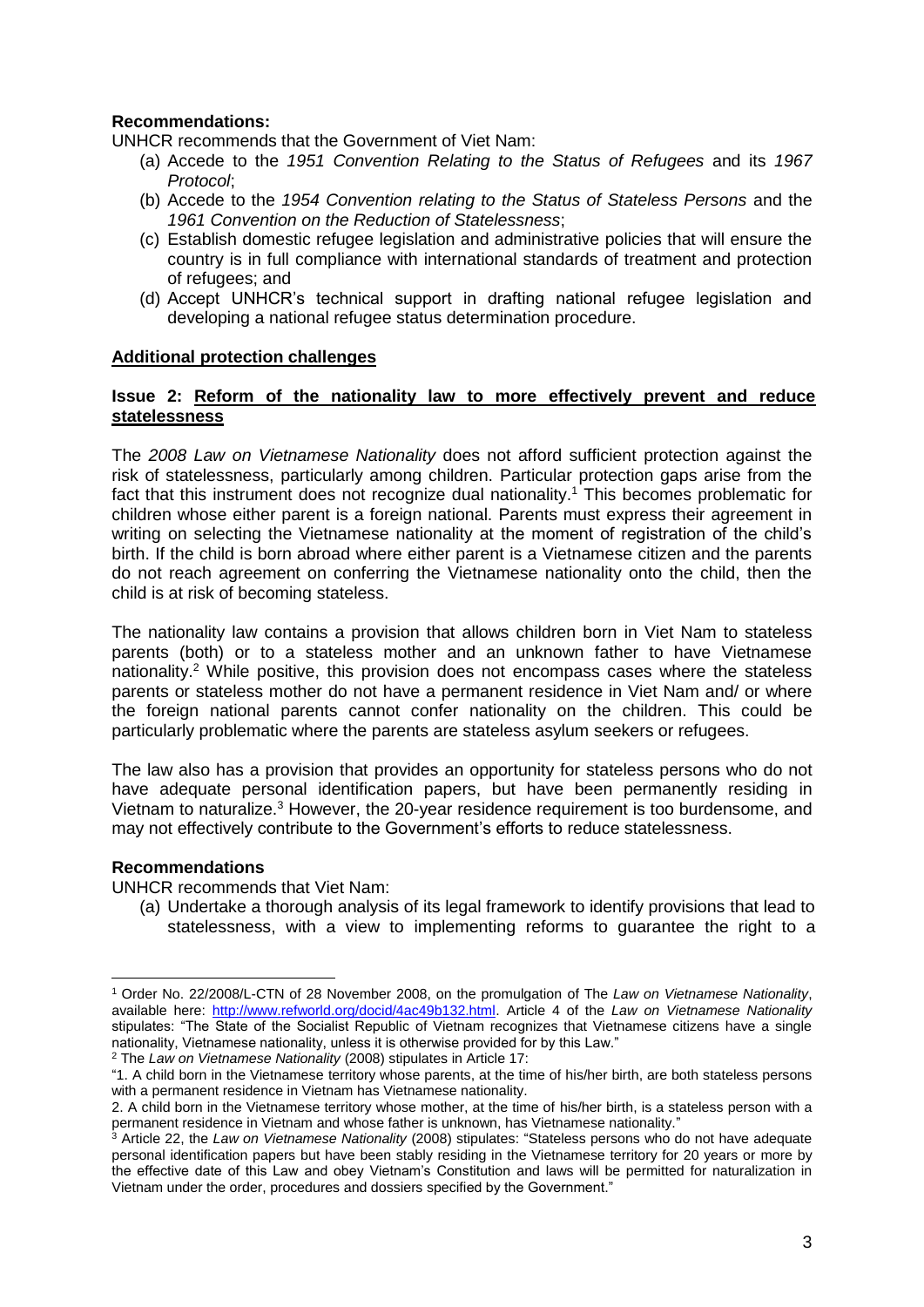nationality, and to provide safeguards to prevent statelessness occurring amongst children;

- (b) Continue resolving cases of statelessness on its territory in cooperation with UNHCR through improved and expedited systems of registration and processing; and
- (c) Continue collaborating with UNHCR to enhance Vietnam's technical capacity to identify and protect stateless persons; and to reduce and prevent statelessness.

**UNHCR July 2018**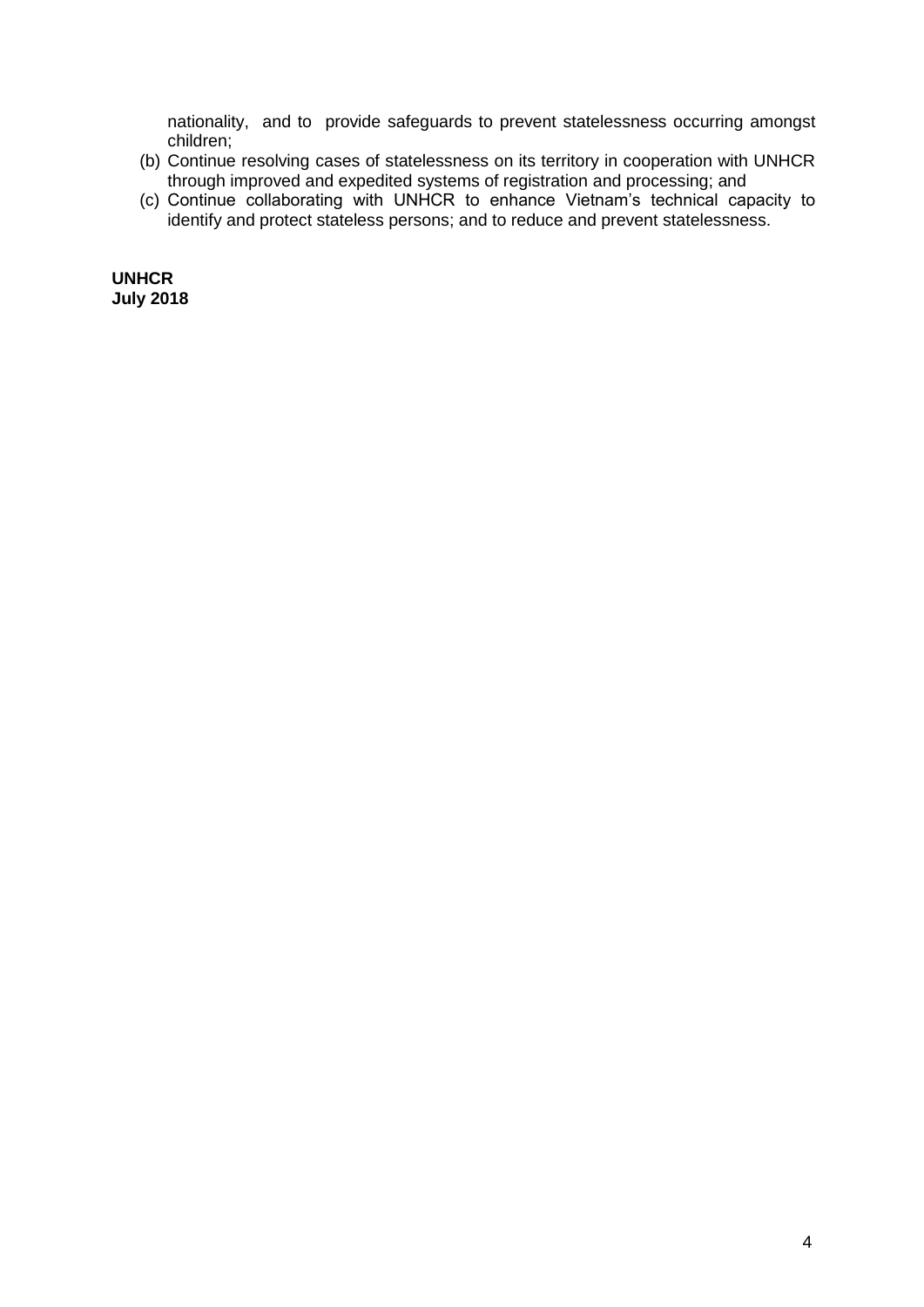# **ANNEX**

# **Excerpts of relevant Recommendations from the 2nd cycle Universal Periodic Review and Concluding Observations from UN Treaty Bodies**

# **VIET NAM**

We would like to bring your attention to the following excerpts from the 2nd cycle UPR recommendations and UN Treaty Monitoring Bodies' Concluding Observations relating to issues of interest and persons of concern to UNHCR with regards to VIET NAM.

# **I. Universal Periodic Review (Second Cycle – 2014)**

| Recommendation <sup>4</sup>                                                                                                                                                                                            | Recommending<br>State/s                  | Position <sup>5</sup> |
|------------------------------------------------------------------------------------------------------------------------------------------------------------------------------------------------------------------------|------------------------------------------|-----------------------|
| <b>Ratification of international instruments</b>                                                                                                                                                                       |                                          |                       |
| 143.13. Ratify CAT as soon as possible.                                                                                                                                                                                | Poland, Switzerland                      | Supported             |
| 143.14. Quickly ratify and implement CAT.                                                                                                                                                                              | <b>States</b><br>United<br>of<br>America | Supported             |
| <b>Trafficking in persons</b>                                                                                                                                                                                          |                                          |                       |
| 143.122. Pursue efforts to combat human trafficking, especially of women.                                                                                                                                              | Yemen                                    | Supported             |
| 143.123. Continue to be actively engaged in regional human rights bodies,<br>particularly those concerning the promotion and protection of the rights of<br>women and combating trafficking in persons.                | Philippines                              | Supported             |
| 143.124. Undertake measures targeted at vulnerable groups, particularly<br>children, in order to prevent trafficking in human beings for labour and<br>sexual exploitation.                                            | Republic<br>of<br>Moldova                | Supported             |
| 143.125. Intensify action against child prostitution, child trafficking and the<br>use of children in the sex trade, in accordance with the 2011-2015 action<br>plan against prostitution.                             | Mexico                                   | Supported             |
| 143.126. Enhance support for the reintegration of victims of trafficking,<br>especially women and children.                                                                                                            | India                                    | Supported             |
| <b>Minority Protection</b>                                                                                                                                                                                             |                                          |                       |
| 143.211. Undertake awareness-raising campaigns to change the mind-set<br>regarding persons belonging to ethnic minorities, and remedy the lack of a<br>legislative framework designed to guarantee non-discrimination. | Congo                                    | Supported             |
| 143.214. Respect the rights of ethnic and religious minorities and take the<br>necessary measures to prevent and halt persecution, forced eviction and<br>confiscation of their property.                              | Mexico                                   | Supported             |

# **II. Treaty Bodies**

# **Committee on the Elimination of Discrimination against Women**

Concluding observations, (29 July 2015) [CEDAW/C/VNM/CO/7-8](http://tbinternet.ohchr.org/_layouts/treatybodyexternal/Download.aspx?symbolno=CEDAW/C/VNM/CO/7-8&Lang=En)

**<sup>.</sup>** <sup>4</sup> All recommendations made to Viet Nam during its 2nd cycle UPR can be found in: "Report of the Working Group on the Universal Periodic Review of Viet Nam" (2 April 2014), A/HRC/26/6, available at: [http://www.ohchr.org/EN/HRBodies/UPR/Pages/VNIndex.aspx.](http://www.ohchr.org/EN/HRBodies/UPR/Pages/VNIndex.aspx)

**<sup>5</sup>** Viet Nam's views and replies, in English, can be found in: *Addendum* (20 June 2014), A/HRC/26/6/Add.1, available at: [http://www.ohchr.org/EN/HRBodies/UPR/Pages/VNIndex.aspx.](http://www.ohchr.org/EN/HRBodies/UPR/Pages/VNIndex.aspx)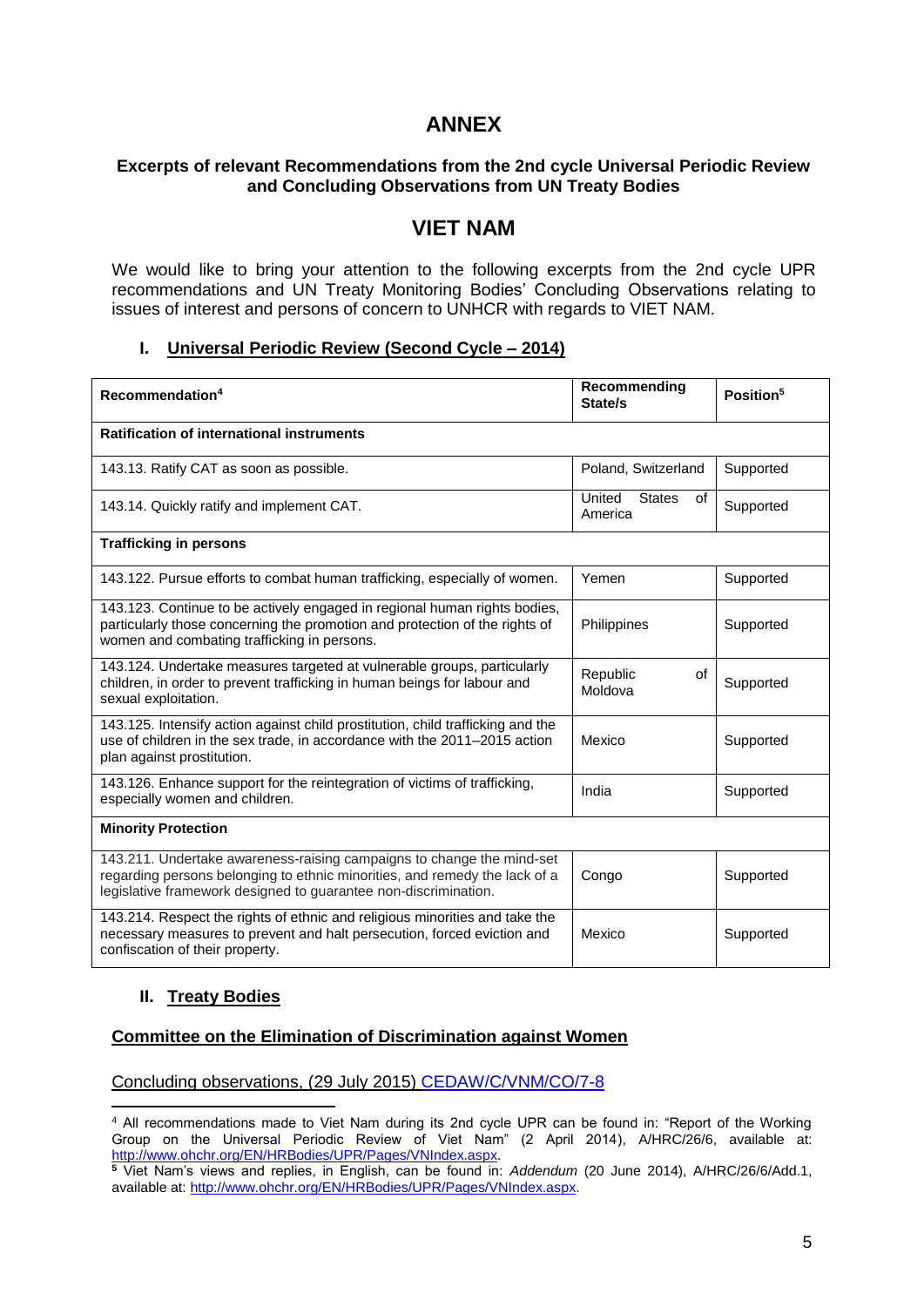# **Trafficking and exploitation of prostitution**

20. The Committee welcomes the various efforts made by the State party to combat trafficking in women and girls. However, it notes with concern at:

- (a) The fact that State party remains a source country for internal and cross-border trafficking in women and children for purposes of sexual and labour exploitation as well as fraudulent internationally brokered marriage;
- (b) The increase in the number of trafficked girls and reports of trafficking in new born babies;
- (c) The very low conviction rates under the Anti-Trafficking Law;
- (d) Stigmatization and administrative penalties imposed on women and girls in prostitution; and
- (e) The lack of effective national mechanisms for the referral of victims of trafficking to rehabilitation and reintegration assistance.

## **21. The Committee recommends that the State party:**

- **(a) Carry out a study to investigate the scope, extent and root causes of trafficking in women and girls for sexual and labour exploitation, both within the country and abroad, including through the systematic collection and analysis of data on sexual and labour exploitation of women and girls;**
- **(b) Take effective measures to eliminate the root causes of trafficking and prostitution, including poverty, in order to eliminate vulnerability of women and girls to such exploitation;**
- **(c) Review the Law on Administrative Violations Sanctions (2012) and the Law on Administrative Penalties (2012), with a view to decriminalizing women in prostitution;**
- **(d) Take measures to prevent and eliminate child prostitution and to ensure that perpetrators of child prostitution are prosecuted and adequately punished and that girls in prostitution are not treated as offenders but as victims;**
- **(e) Develop effective referral mechanisms and ensure that victims of trafficking are swiftly identified, fully informed of available services and their entitlements, and adequately protected and supported, including through rehabilitation and social reintegration;**
- **(f) Raise awareness among women at risk of trafficking and protect them by regulating and inspecting fraudulent internationally brokered marriages and strengthening bilateral cooperation to reduce vulnerabilities of women married to foreign nationals;**
- **(g) Enhance international, regional and bilateral cooperation to prevent trafficking and harmonize legal procedures aimed at the prosecution and punishment of traffickers.**

#### **Refugee, asylum-seeking and stateless women**

38. The Committee welcomes that the State party facilitated the naturalization of former Cambodian refugees received in 1975-1980, including many women. It also welcomes the significant reduction of stateless women under the Law on Vietnamese Nationality, as amended in 2014. However, the Committee is concerned that:

- (a) There is no procedure in place for granting asylum or determining refugee status despite the constitutional guarantee of the right to asylum;
- (b) There are 800 stateless women who lost their Vietnamese nationality in failed attempts to obtain another nationality.

## **39. In line with its general recommendation No. 32 on the gender-related dimensions of refugee status, asylum, nationality and statelessness of women, the Committee recommends that the State party:**